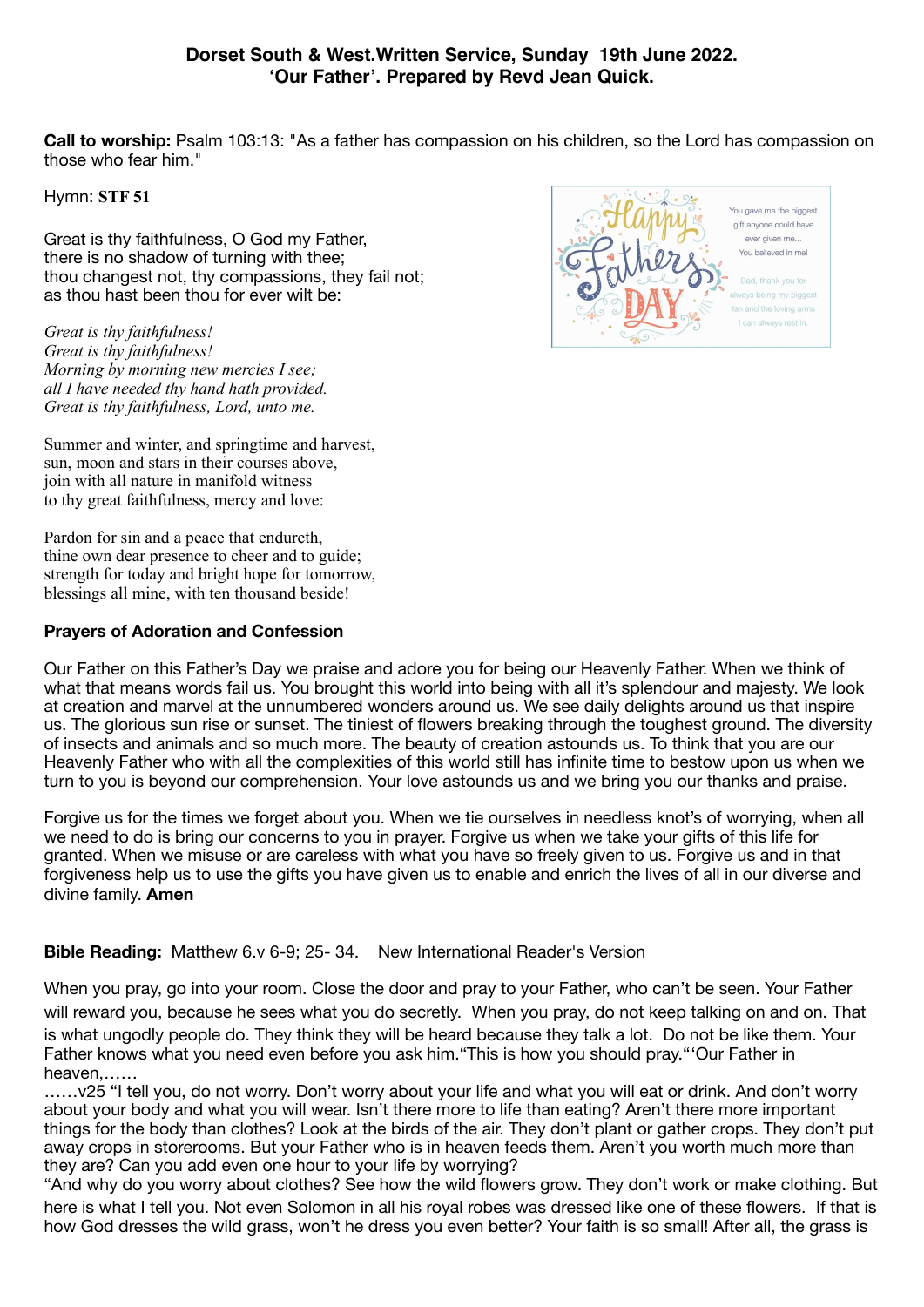here only today. Tomorrow it is thrown into the fire. So don't worry. Don't say, 'What will we eat?' Or, 'What will we drink?' Or, 'What will we wear?' People who are ungodly run after all those things. Your Father who is in heaven knows that you need them. But put God's kingdom first. Do what he wants you to do. Then all those things will also be given to you. So don't worry about tomorrow. Tomorrow will worry about itself. Each day has enough trouble of its own.

# **Reflection**:

Recently we have had the Eurovision Song Contest. One of my favourite Eurovision songs is 'All kinds of everything remind me of you.' Sung by Dana and such a happy song. It easily lends itself to today's theme; Father's Day. Especially when you apply it to Our Heavenly Father. I am fortunate in that I can also apply it to my earthly father who I have so many wonderful memories of and literally, all kinds of things remind me of my Dad.

Sadly this is not true for everyone. Talking to a young man recently and sharing with him how my father made everything fun, his experience was quite different; his father really believed in not 'sparing the rod'. He was a very strict father but still despite the beatings, the young man said he deserved them and learnt respect and discipline.

My father from an early age would tell me fantastic tales. Coming home from a fairly mundane day at work he would answer my questions about where he had been, with tall stories of traveling to China or some other far flung places. My school diary entries had my teachers in a quandary! He also taught me to marvel at the bugs and flora and fauna in the garden. Water was a place where we could be really happy. If it rained we still stayed in the sea, ducking our heads underneath the waves so the rain couldn't soak us! Really Dad! Still to this day if a wave breaks over me I can see and hear my father turning around and shouting at it,'you bully!'. Of course he wasn't perfect and he was strict but a good father.

You will have your own personal memories of your father, I hope some, if not all will be good. One inescapable fact is that our parents gave us the gift of life.

Today is Father's Day and it's celebrated each year in mid June, in most countries.

Although it was originally largely a religious holiday, Father's Day has been commercialised with the sending of greeting cards and the giving of gifts. Other males—for example, grandfathers or new partner's who have assumed parenting roles—are often also honoured on this day. In a number of countries Roman Catholics have continued to observe the feast day of St. Joseph, on March 19, as a tribute to fathers.

St Joseph is so underrated in our Christian faith and in the stories of the birth of Christ. He was Jesus' earthly father and took on so much regarding his part as the betrothed to Mary and the immaculate conception. One wonders how he was as a Father to the young child Jesus? Was he playful, inspirational, a strong influence? Did he try to pass on and teach him his skills and trade as a carpenter? However much of that reflection belongs to later on in the year.

We know Jesus frequently communed with his Heavenly Father and especially through the Lord's Prayer. He explained in great detail about our relationship to our Heavenly Father. It is through Christ's sacrificial death that we see how much our Heavenly Father loves us and to what lengths he will go for us. For God so loved the world that He gave his only begotten Son.

A small boy said, "Father's Day is just like Mother's Day, only you don't spend as much on the gift. When we think of the immensity of God our Heavenly Father's gift to us how much of ourselves do we give to Him?

Someone remarked on the sad range of Father's Day cards. They are either sailing boats, golf clubs or poking fun at a Father's inadequacy. If we could see our lives as a greeting card to our Heavenly Father on this Father's Day what image would be there? Some may well want the poking fun and claiming inadequacy image! I love the prayer from the Iona community that goes something like this. 'When we kick God in the teeth, He is concerned about if we have stubbed our toes!'

We have the pandemic, now the war in the Ukraine and the escalating economic crisis and there is still so much more that we could blame God for.

He has broad shoulders and wants us to be honest with Him even though in our heart of hearts we know we bring the troubles of life often upon ourselves. We also know that one certainty in life is that we don't live forever and death especially untimely is often one a time when we kick out at this supposed God of love. Yet we know He bears our suffering and we can't know the reason why to all of life's ill's but we know He is a God who cares to the uttermost and showed that in the sacrificial death of his only son.

My image for my Heavenly Father's Day card would be that inspirational verse and picture of footprints in the sand. This popular text is based in Christian beliefs and describes an experience in which a person is walking on a beach with God. They leave two sets of footprints in the sand. The tracks represent stages of the speaker's life. The two trails dwindle to one, especially at the lowest and most hopeless moments of the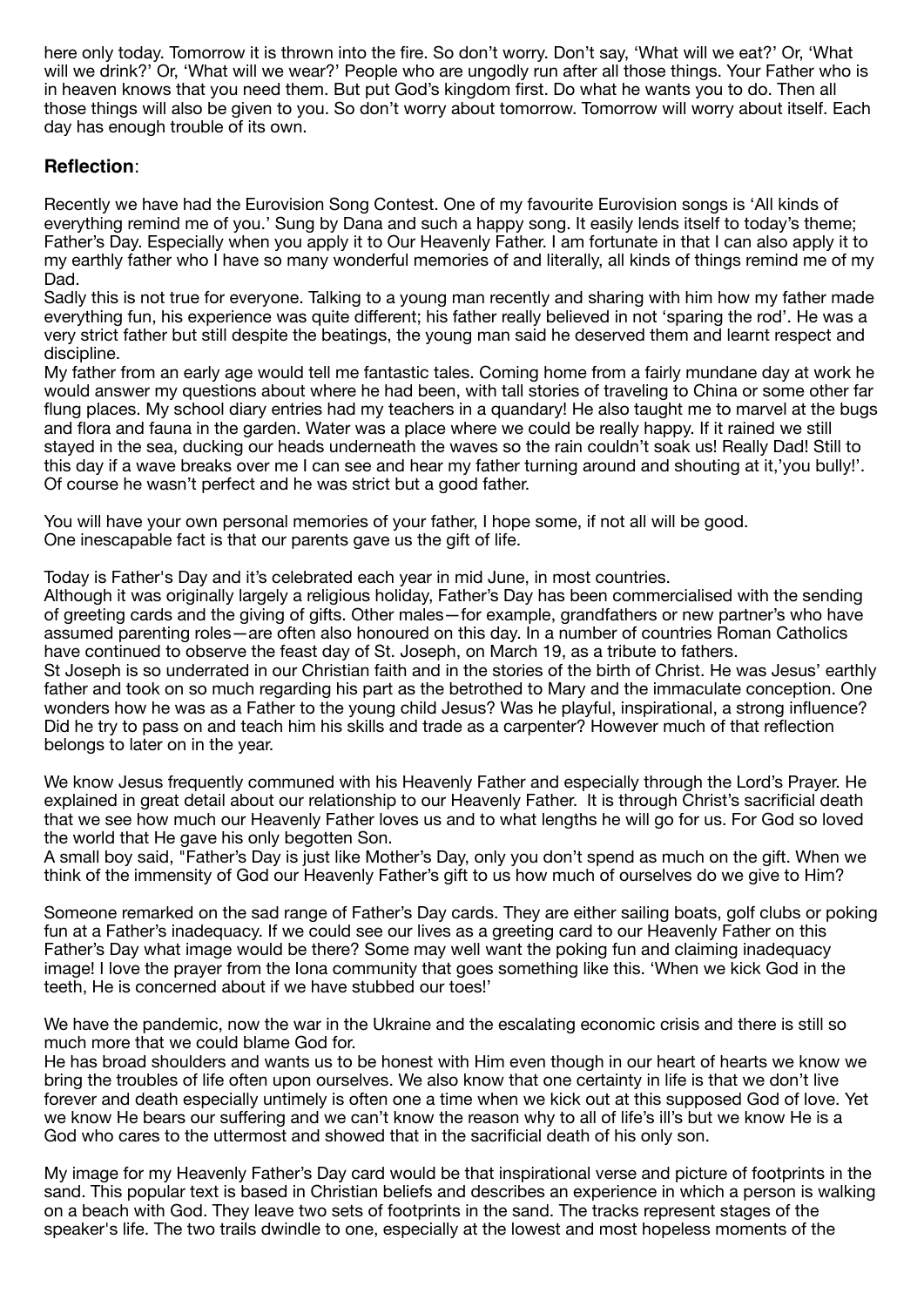person's life. When questioning God, believing that the Lord must have abandoned him during those times, God gives the explanation, "During your times of trial and suffering, when you see only one set of footprints, it was then that I carried you."

This Father's Day what kinds of everything remind you of your Heavenly Father and maybe too your own father?

## **Hymn**: **STF 519**

Father, I place into your hands the things I cannot do. Father, I place into your hands the times that I've been through. Father, I place into your hands the way that I should go, for I know I always can trust you.

Father, I place into your hands my friends and family. Father, I place into your hands the things that trouble me. Father, I place into your hands the person I would be, for I know I always can trust you. Father, we love to see your face, we love to hear your voice. Father, we love to sing your praise and in your name rejoice. Father, we love to walk with you and in your presence rest, for we know we always can trust you.

Father, I want to be with you and do the things you do. Father, I want to speak the words that you are speaking too. Father, I want to love the ones that you will draw to you, for I know that I am one with you.

#### **Prayers of intercession**

Let us Pray for father's and those who have been or are father figures.

We give thanks for our father's and for those who we know are in the father parenting role. We pray for those who are new to this role, for those who maybe struggling for what ever reason to be a good father. Give them courage and patience. Help those who struggle to know what to do and to make good choices and decisions. Today Heavenly Father we pray you will empower your earthly fathers and let them know that they too are in your care.

#### **Father in your mercy, hear our prayer.**

We pray for all, but especially for father's caught up in war torn lands. We pray for father's taken from their children and facing great danger in order to bring peace for their children and children's children. We pray earnestly for peace for our whole world. For an end to war and aggression in every form.

#### **Father in your mercy, hear our prayer.**

We pray for all facing any kind of sickness and especially for those who watch over their children in their suffering. We bring to mind those we know personally in need and ask that you will be very near to them.

#### **Father in your mercy, hear our prayer.**

We pray for those who might be considered as 'father's of nations'. We think of those in positions of power and authority who must try to govern and make policy choices for the betterment of all. Guide them and help them to do what is right.

#### **Father in your mercy, hear our prayer.**

We gather together all our prayers to our Heavenly Father in the Lord's Prayer ...

Our Father ….